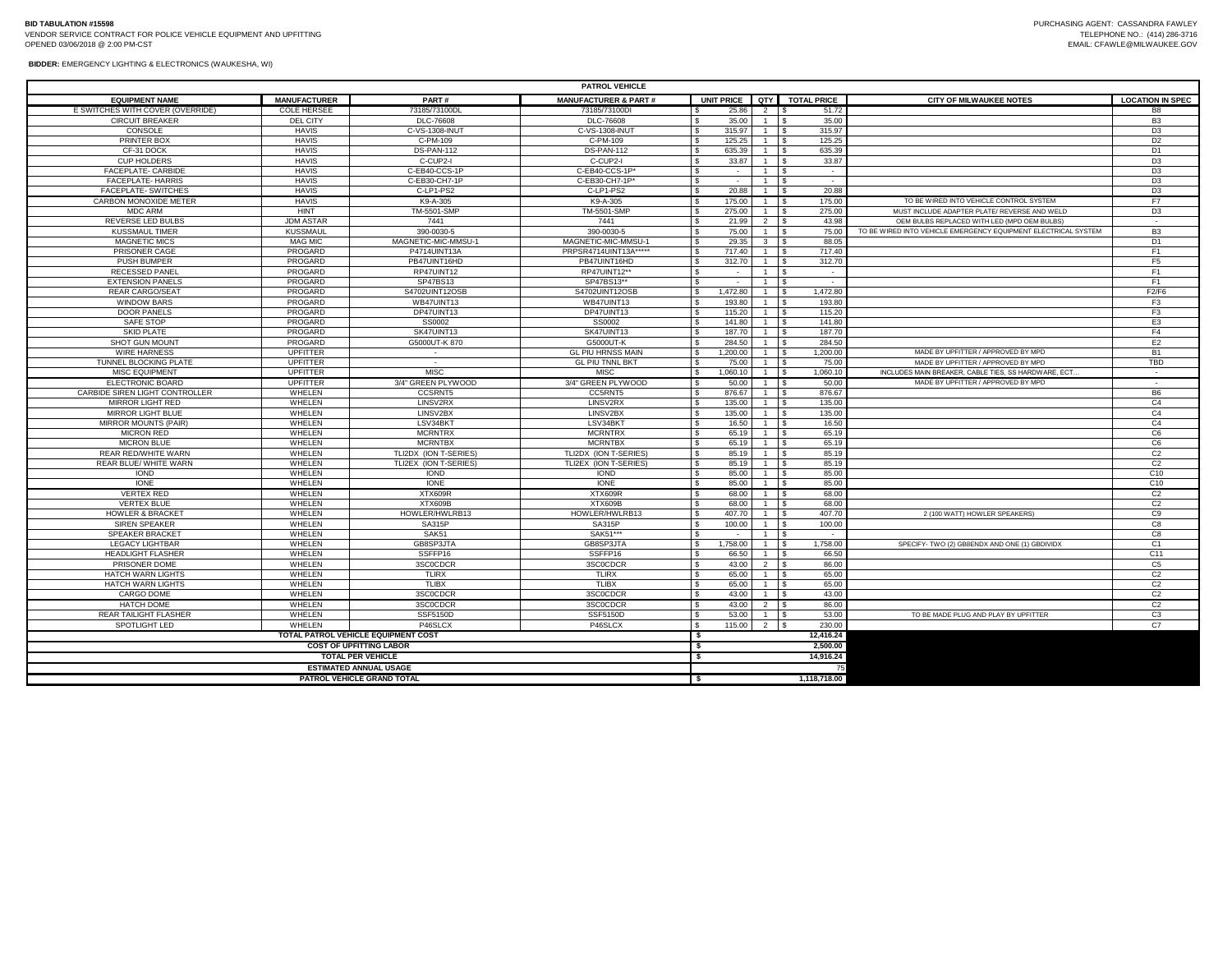**BIDDER:** EMERGENCY LIGHTING & ELECTRONICS (WAUKESHA, WI)

| <b>K9 VEHICLE</b>                            |                              |                                 |                                 |                              |                   |                                                       |                        |                                               |                                  |
|----------------------------------------------|------------------------------|---------------------------------|---------------------------------|------------------------------|-------------------|-------------------------------------------------------|------------------------|-----------------------------------------------|----------------------------------|
| <b>EQUIPMENT NAME</b>                        | <b>MANUFACTURER</b>          | PART#                           | <b>MANUFACTURER &amp; PART#</b> |                              | <b>UNIT PRICE</b> | QTY I                                                 | <b>TOTAL PRICE</b>     | <b>CITY OF MILWAUKEE NOTES</b>                | <b>LOCATION IN SPEC</b>          |
| E SWITCHES WITH COVER (OVERRIDE)             | <b>COLE HERSEE</b>           | 73185/73100DL                   | 73185/73100DL                   |                              | 25.86             | 2                                                     | 51.72<br>\$            |                                               | B <sub>8</sub>                   |
| <b>CIRCUIT BREAKER</b>                       | <b>DEL CITY</b>              | DLC-76608                       | DLC-76608                       |                              | 35.00             | 1                                                     | 35.00<br>\$            |                                               | B <sub>3</sub>                   |
| SOUND DEADENING KIT                          | DYNAMAT XTREME               | 10465                           | 10465                           | $\mathbf{s}$                 | 350.97            | $1 \quad$ S                                           | 350.97                 |                                               | F <sub>6</sub>                   |
| CONSOLE                                      | <b>HAVIS</b>                 | C-VS-1308-INUT                  | C-VS-1308-INUT                  | S.                           | 315.97            | $1 \quad$ $\sqrt{5}$                                  | 315.97                 |                                               | D <sub>3</sub>                   |
| PRINTER BOX                                  | <b>HAVIS</b>                 | C-PM-109                        | C-PM-109                        | <b>S</b>                     | 125.25            | $1 \quad$ S                                           | 125.25                 |                                               | D <sub>2</sub>                   |
| CF-31 DOCK                                   | <b>HAVIS</b>                 | DS-PAN-112                      | DS-PAN-112                      |                              | 635.39            |                                                       | 635.39                 |                                               | D <sub>1</sub>                   |
| <b>CUP HOLDERS</b>                           | <b>HAVIS</b>                 | C-CUP2-I                        | C-CUP2-I                        | -S                           | 33.87             | $1 \quad$ $\sqrt{5}$                                  | 33.87                  |                                               | D <sub>3</sub>                   |
| FACEPLATE- CARBIDE                           | <b>HAVIS</b>                 | C-EB40-CCS-1P                   | C-EB40-CCS-1P                   | S.                           | $\sim$            | $1 \quad$ \$                                          | $\sim$                 |                                               | D <sub>3</sub>                   |
| FACEPLATE-HARRIS                             | <b>HAVIS</b>                 | C-EB30-CH7-1P                   | C-EB30-CH7-1P*                  | s.                           |                   | $1$ $\overline{\phantom{1}}$ s                        | $\sim$                 |                                               | D <sub>3</sub>                   |
| <b>FACEPLATE- SWITCHES</b>                   | <b>HAVIS</b>                 | C-LP1-PS2                       | C-LP1-PS2                       | s.                           | 20.88             | $1$ $\overline{\phantom{1}}$ $\overline{\phantom{1}}$ | 20.88                  |                                               | D <sub>3</sub>                   |
| K9, INSERT, INUT, 13-17 DOG CAGE             | <b>HAVIS</b>                 | K9-F18                          | K9-F18                          | <b>S</b>                     | 2.007.33          | $1 \quad$ S                                           | 2,007.33               |                                               | F7                               |
| K9, ACSY, HTLRM, HTPOP                       | <b>HAVIS</b>                 | K9-A-201                        | K9-A-201                        | <b>S</b>                     | 1,829.64          | $1 \quad$ S                                           | 1,829.64               |                                               | F7                               |
| K9, PAGER                                    | <b>HAVIS</b>                 | K9-A-303                        | K9-A-303                        | $\mathbf{s}$                 | 452.75            |                                                       | 452.75                 |                                               | F7                               |
| K9, AIR CIRCULATION FAN                      | <b>HAVIS</b>                 | K9-A-102                        | K9-A-102                        | -S                           | 153.21            | $1 \quad$                                             | 153.21                 |                                               | F7                               |
| K9, 10" WINDOW FAN<br>K9, H2O BOWL           | <b>HAVIS</b><br><b>HAVIS</b> | WGI-F18-6-FAN<br>K9-A-103       | WGI-F18-6-FAN<br>K9-A-103       | $\mathbf{s}$<br><sub>S</sub> | 353.41<br>55.82   | $2 \sqrt{s}$                                          | 706.82<br>55.82        |                                               | F7<br>F7                         |
| CARGO PLATE UPPER                            | <b>HAVIS</b>                 | C-TTP-INUT-1                    | C-TTP-INUT-1                    | s.                           | 389.01            | $\overline{1}$   \$                                   | 389.01                 |                                               | F7                               |
| <b>EQUIPMENT PLATE LOWER</b>                 | <b>HAVIS</b>                 | C-TTP-INUT-2                    | C-TTP-INUT-2                    | $\mathbf{s}$                 | 206.84            | 1 \$                                                  | 206.84                 |                                               | F7                               |
| RUBBER MAT FOR CARGO PLATE                   | <b>HAVIS</b>                 | KNM01029-K4                     | KNM01029-K4                     |                              | 125.46            | 1                                                     | l \$<br>125.46         |                                               | F7                               |
| CARBON MONOXIDE DETECTOR                     | <b>HAVIS</b>                 | K9-A-305                        | K9-A-305                        | -S                           | 175.00            | $1 \quad$ $\sqrt{5}$                                  | 175.00                 | TO BE WIRED INTO VEHICLE CONTROL SYSTEM       | F7                               |
| <b>MDC ARM</b>                               | <b>HINT</b>                  | TM-5501-SMP W/ ADAPTER PLATE    | TM-5501-SMP W/ ADAPTER PLATE    | S.                           | 275.00            | $1 \quad$ $\sqrt{5}$                                  | 275.00                 | MUST INCLUDE ADAPTER PLATE/ REVERSE AND WELD  | D <sub>3</sub>                   |
| <b>KUSSMAUL TIMER</b>                        | <b>KUSSMAU</b>               | 390-0030-5                      | 390-0030-5                      | <sub>S</sub>                 | 75.00             | $1$ $\overline{\phantom{1}}$ $\overline{\phantom{1}}$ | 75.00                  | TO BE WIRED INTO VEHICLE CONTROL SYSTEM       | B <sub>3</sub>                   |
| <b>MAGNETIC MICS</b>                         | <b>MAG MIC</b>               | MAGNETIC-MIC-MMSU-1             | MAGNETIC-MIC-MMSU-1             | s.                           | 29.35             | $2 \mid$ \$                                           | 58.70                  |                                               | D <sub>1</sub>                   |
| TELEMETRY MODULE K9 SYSTEM CO SENSOR         | <b>MONNIT</b>                | MNS-9-W1-GS-C1                  | MNS-9-W1-GS-C1                  | -S.                          | 124.00            | $1 \quad$ S                                           | 124.00                 |                                               | F7                               |
| TELEMETRY MODULE K9 SYSTEMTEMP SENSOR        | <b>MONNIT</b>                | MNS-2-WF-TS-ST                  | MNS-2-WF-TS-ST                  | $\mathbf{s}$                 | 74.00             |                                                       | 74.00                  |                                               | F7                               |
| TELEMETRY MODULE K9 SYSTEM DRY CONTACTSENSOR | <b>MONNIT</b>                | MNS-2-WF-DC-CF-L01              | MNS-2-WF-DC-CF-L01              | $\mathbf{s}$                 | 84.00             | $1 \quad$ \$                                          | 84.00                  |                                               | F7                               |
| TELEMETRY MODULE K9 SYSTEM - UPFITTER CABLE  | <b>MONNIT</b>                | MNA-N-UC-WF                     | MNA-N-UC-WF                     | S.                           | 35.00             | $1 \quad$                                             | 35.00                  |                                               | F7                               |
| <b>SAFE STOP</b>                             | PROGARD                      | SS0002                          | SS0002                          | $\mathbf{s}$                 | 141.80            | 1 \$                                                  | 141.80                 |                                               | E <sub>3</sub>                   |
| <b>SKID PLATE</b>                            | PROGARD                      | SK47UINT13                      | SK47UINT13                      | $\mathbf{\hat{s}}$           | 187.70            | $1 \quad$                                             | 187.70                 |                                               | F <sub>4</sub>                   |
| <b>WIRE HARNESS</b>                          | <b>UPFITTER</b>              | $\sim$                          | <b>GL PIU HRNSS MAIN</b>        | s.                           | 1,200.00          | $1 \quad$ $\sqrt{5}$                                  | 1,200.00               | MADE BY UPFITTER/APPROVED BY MPD              | <b>B1</b>                        |
| <b>REAR TAILIGHT FLASHER</b>                 | <b>UPFITTER</b>              | <b>SSF5150D</b>                 | SSF5150D                        | S.                           | 53.00             | $1$ $\overline{\phantom{1}}$ $\overline{\phantom{1}}$ | 53.00                  | TO BE MADE PLUG AND PLAY BY UPFITTER          | C <sub>3</sub>                   |
| MISC EQUIPMENT                               | <b>UPFITTER</b>              | <b>MISC</b>                     | <b>MISC</b>                     | $\mathbf{s}$                 | 1,060.10          | $1 \overline{\phantom{a}}$                            | 1,060.10               | CABLE TIES. SS HARDWARE, ECT.                 | $\sim$                           |
| CANTROL CONTROLLER                           | WHELEN                       | CANWC1 W/ CTL6/ CANPORT         | CANWC1 W/ CTL6/ CANPORT         | \$.                          | 972.00            | $1$ $\overline{\phantom{1}}$ $\overline{\phantom{1}}$ | 972.00                 |                                               | <b>B7</b>                        |
| MIRROR LIGHT RED                             | WHELEN                       | LINSV2RX                        | LINSV2RX                        | -S                           | 135.00            | 1                                                     | 135.00<br>$\mathbf{s}$ |                                               | C <sub>4</sub>                   |
| MIRROR LIGHT BLUE                            | WHELEN                       | LINSV2BX                        | LINSV2BX                        | $\mathbf{s}$                 | 135.00            |                                                       | 135.00                 |                                               | C <sub>4</sub>                   |
| MIRROR MOUNT (PAIR)                          | WHELEN                       | LSV34BKT                        | LSV34BKT                        | <b>S</b>                     | 16.50             | $1 \quad$ $\sqrt{5}$                                  | 16.50                  |                                               | C <sub>4</sub>                   |
| MICRON RED                                   | WHELEN                       | <b>MCRNTRX</b>                  | <b>MCRNTRX</b>                  | \$                           | 65.19             | $1 \quad$ $\sqrt{5}$                                  | 65.19                  |                                               | C6                               |
| <b>MICRON BLUE</b>                           | WHELEN                       | <b>MCRNTBX</b>                  | <b>MCRNTBX</b>                  | $\mathbf{s}$                 | 65.19             |                                                       | 65.19                  |                                               | C6                               |
| <b>REAR WARN RED/WHITE</b>                   | WHELEN                       | TLI2DX                          | TLI2DX                          |                              | 85.19             | $1 \quad$ $\mid$ \$                                   | 85.19                  |                                               | C <sub>2</sub>                   |
| <b>REAR WARN BLUE/WHITE</b>                  | WHELEN                       | TLI2EX                          | TLI2EX                          | s                            | 85.19             | $1 \quad$                                             | 85.19                  |                                               | C <sub>2</sub>                   |
| ION D                                        | WHELEN                       | <b>IOND</b>                     | <b>IOND</b>                     | $\mathbf{s}$                 | 85.00             | 1 \$                                                  | 85.00                  |                                               | C <sub>10</sub>                  |
| ION E                                        | WHELEN                       | <b>IONE</b>                     | <b>IONE</b>                     | -S                           | 85.00             | $1$ $\overline{\phantom{1}}$ $\overline{\phantom{1}}$ | 85.00                  |                                               | C10                              |
| <b>VERTEX RED</b><br><b>VERTEX BLUE</b>      | WHELEN<br>WHELEN             | VTX609RX<br>VTX609BX            | VTX609RX<br>VTX609BX            | -S                           | 68.00<br>68.00    | $1 \quad$ S<br>1                                      | 68.00<br>68.00         |                                               | C <sub>2</sub><br>C <sub>2</sub> |
| <b>HOWLER &amp; BRACKET</b>                  | WHELEN                       | HOWLER/HWLRB13                  | HOWLER/HWLRB13                  | l S<br>$\mathbf{s}$          | 407.70            | $1$ $\overline{\phantom{1}}$ s                        | l \$<br>407.70         |                                               | C9                               |
| <b>SIREN SPEAKER</b>                         | WHELEN                       | SA315P                          | <b>SA315P</b>                   | $\mathbf{s}$                 | 100.00            | $1 \quad$ S                                           | 100.00                 |                                               | C8                               |
| <b>SPEAKER BRACKET</b>                       | WHELEN                       | SAK51                           | SAK51**                         | -S                           | $\sim$            | $1 \quad$ \$                                          | $\sim$                 |                                               | C8                               |
| <b>LEGACY LIGHTBAR</b>                       | WHELEN                       | GB8SP3JTA                       | GB8SP3JTA                       |                              | 1,758.00          | $1$ $\overline{\phantom{1}}$ $\overline{\phantom{1}}$ | 1.758.00               | SPECIFY- TWO (2) GB8ENDX AND ONE (1) GBDIVIDX | C <sub>1</sub>                   |
| <b>HEADLIGHT FLASHER</b>                     | WHELEN                       | SSFFP16                         | SSFFP16                         | -S                           | 66.50             |                                                       | 66.50                  |                                               | C <sub>2</sub>                   |
| REAR TAILIGHT FLASHER                        | WHELEN                       | <b>SSF5150D</b>                 | <b>SSF5150D</b>                 | S.                           | 53.00             | 1 \$                                                  | 53.00                  | TO BE MADE PLUG AND PLAY BY UPFITTER          | C <sub>3</sub>                   |
| <b>TEMP SENSOR</b>                           | WHELEN                       | CANTEMPB                        | CANTEMPB                        | $\mathbf{s}$                 | 50.00             | $1 \quad$ $\sqrt{5}$                                  | 50.00                  |                                               | C <sub>10</sub>                  |
| <b>HATCH WARN LIGHTS</b>                     | WHELEN                       | <b>TLIRX</b>                    | <b>TLIRX</b>                    | <sub>S</sub>                 | 65.00             | $1 \quad$ $\sqrt{5}$                                  | 65.00                  |                                               | C <sub>2</sub>                   |
| HATCH WARN LIGHTS                            | WHELEN                       | <b>TLIBX</b>                    | <b>TLIBX</b>                    | <b>S</b>                     | 65.00             |                                                       | 65.00                  |                                               | C <sub>2</sub>                   |
| CARGO DOME                                   | WHELEN                       | 3SC0CDCF                        | 3SC0CDCF                        | l \$                         | 43.00             | $1 \quad$ \$                                          | 43.00                  |                                               | C <sub>2</sub>                   |
| <b>HATCH DOME</b>                            | WHELEN                       | 3SC0CDCR                        | 3SC0CDCR                        |                              | 43.00             | 2 <sup>5</sup>                                        | 86.00                  |                                               | C <sub>2</sub>                   |
| <b>REAR TAILIGHT FLASHER</b>                 | WHELEN                       | <b>SSF5150D</b>                 | <b>SSF5150D</b>                 | -S                           | 53.00             | $1 \quad$ S                                           | 53.00                  | TO BE MADE PLUG AND PLAY BY UPFITTER          | C <sub>3</sub>                   |
| SPOTLIGHT LED                                | WHELEN                       | P46SLCX                         | P46SLCX                         | $\mathbf{s}$                 | 115.00            | $2 \quad$ \$                                          | 230.00                 |                                               | C7                               |
|                                              |                              | TOTAL K9 VEHICLE EQUIPMENT COST |                                 | - 1                          |                   |                                                       | 15,881.69              |                                               |                                  |
| <b>COST OF UPFITTING LABOR</b>               |                              |                                 |                                 |                              |                   |                                                       | 3,100.00               |                                               |                                  |
| <b>TOTAL PER VEHICLE</b>                     |                              |                                 |                                 |                              |                   |                                                       | 18,981.69              |                                               |                                  |
| <b>ESTIMATED ANNUAL USAGE</b>                |                              |                                 |                                 |                              |                   |                                                       |                        |                                               |                                  |
| <b>K9 VEHICLE GRAND TOTAL</b>                |                              |                                 |                                 |                              |                   |                                                       | 75.926.76              |                                               |                                  |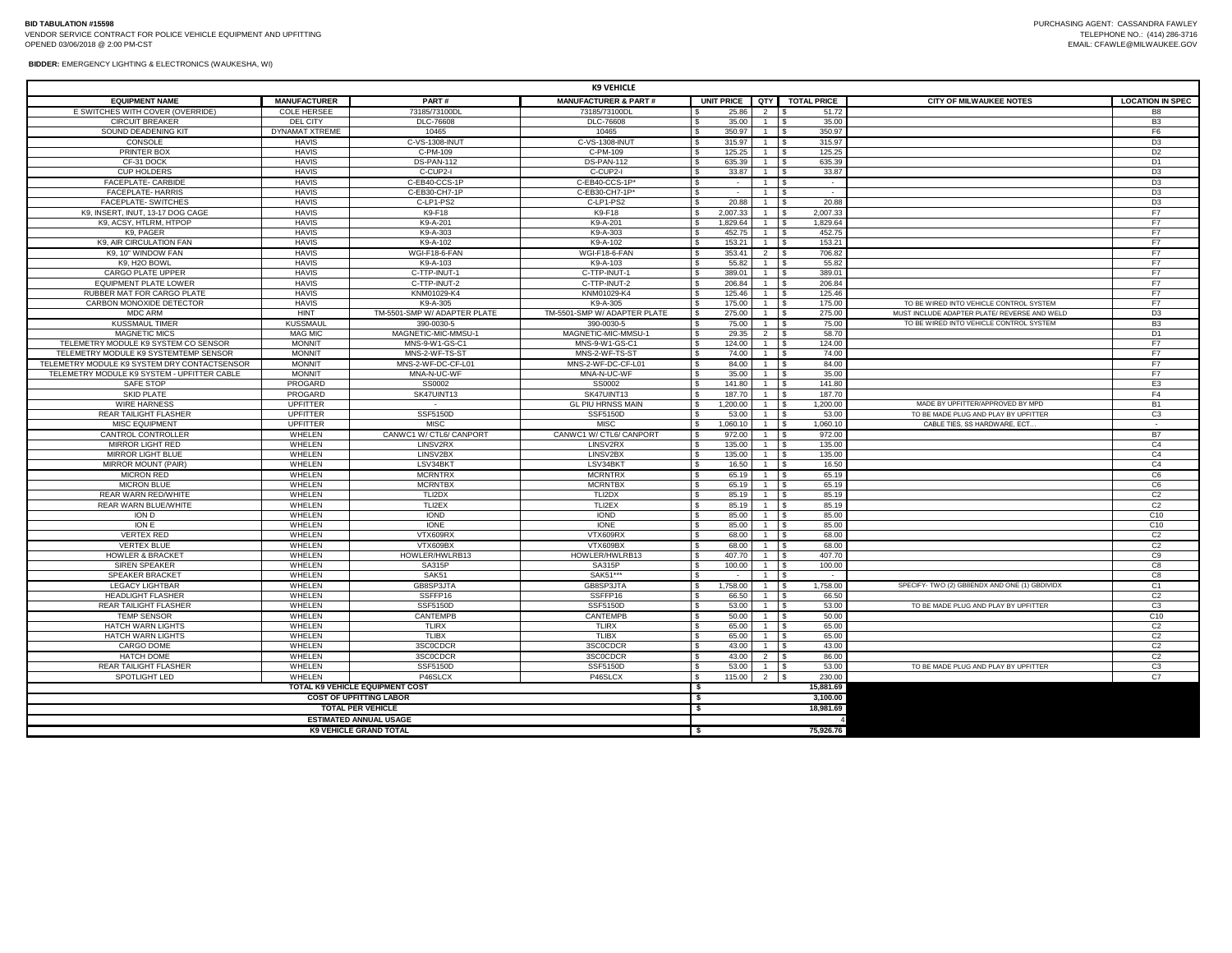**BIDDER:** EMERGENCY LIGHTING & ELECTRONICS (WAUKESHA, WI)

| <b>FORENSIC VEHICLE</b>                      |                     |                                     |                                     |    |          |                |                            |                                               |                         |
|----------------------------------------------|---------------------|-------------------------------------|-------------------------------------|----|----------|----------------|----------------------------|-----------------------------------------------|-------------------------|
| <b>EQUIPMENT NAME</b>                        | <b>MANUFACTURER</b> | PART#                               | <b>MANUFACTURER &amp; PART#</b>     |    |          |                | UNIT PRICE QTY TOTAL PRICE | <b>CITY OF MILWAUKEE NOTES</b>                | <b>LOCATION IN SPEC</b> |
| <b>CIRCUIT BREAKER</b>                       | DEL CITY            | DLC-76608                           | <b>DLC-76608</b>                    |    | 35.00    | 1 \$           | 35.00                      |                                               | B <sub>3</sub>          |
| E SWITCHES WITH COVER (OVERRIDE)             | <b>COLE HERSEE</b>  | 73185/73100DL                       | 73185/73100DL                       |    | 25.86    | 2              | 51.72                      |                                               | B <sub>8</sub>          |
| CONSOLE                                      | <b>HAVIS</b>        | $C-2410$                            | $C-2410$                            |    | 336.49   | $\overline{1}$ | 336.49                     |                                               | D <sub>3</sub>          |
| PRINTER BOX                                  | <b>HAVIS</b>        | C-PM-109                            | C-PM-109                            |    | 125.25   |                | 125.25                     |                                               | D <sub>2</sub>          |
| CF-31 DOCK                                   | <b>HAVIS</b>        | <b>DS-PAN-112</b>                   | <b>DS-PAN-112</b>                   |    | 635.39   | 1 S            | 635.39                     |                                               | D <sub>3</sub>          |
| <b>CUP HOLDERS</b>                           | <b>HAVIS</b>        | C-CUP2-I                            | C-CUP2-I                            |    | 33.87    |                | 33.87                      |                                               | D <sub>3</sub>          |
| FACEPLATE- CARBIDE                           | <b>HAVIS</b>        | C-EB40-CCS-1P****                   | C-EB40-CCS-1P****                   |    | $\sim$   |                | $\sim$                     |                                               | D <sub>3</sub>          |
| <b>FACEPLATE-HARRIS</b>                      | <b>HAVIS</b>        | C-EB30-CH7-1P                       | C-EB30-CH7-1P****                   |    | $\sim$   |                | $\sim$                     |                                               | D <sub>3</sub>          |
| FACEPLATE- SWITCHES                          | <b>HAVIS</b>        | C-LP1-PS3                           | C-LP1-PS3                           |    | 20.88    | $\overline{1}$ | 20.88                      |                                               | D <sub>3</sub>          |
| TUNNEL MOUNT ASSEMBLY                        | <b>HAVIS</b>        | C-TMW-TRNST-01                      | C-TMW-TRNST-01                      |    | 157.78   | $\overline{1}$ | 157.78                     |                                               | D <sub>3</sub>          |
| MDC ARM                                      | HINT                | TM-5501-SMP W/ ADAPTER PLATE        | TM-5501-SMP W/ ADAPTER PLATE        |    | 275.00   | 1              | 275.00                     |                                               | D <sub>3</sub>          |
| <b>KUSSMAUL TIMER</b>                        | KUSSMAU             | 390-0030-5                          | 390-0030-5                          |    | 75.00    | $1 \quad$ \$   | 75.00                      |                                               | B <sub>3</sub>          |
| <b>MAGNETIC MICS</b>                         | <b>MAG MIC</b>      | MAGNETIC-MIC-MMSU-1                 | MAGNETIC-MIC-MMSU-1                 |    | 29.35    | $\overline{2}$ | 58.70                      |                                               | D <sub>1</sub>          |
| SAFF STOP                                    | PROGARD             | SS0002                              | SS0002                              |    | 141.80   | 1              | 141.80                     |                                               | E <sub>3</sub>          |
| SHOTGUN MOUNT 870                            | PROGARD             | G5000UT-K                           | G5000UT-K                           |    | 284.50   | 1              | 284.50                     |                                               | E <sub>2</sub>          |
| CONSOLE MOUNTING PLATE                       | UPFITTER            | $\sim$                              | <b>GL TRNST CON BKT</b>             |    | 245.00   | $\mathbf{1}$   | 245.00                     | MADE BY UPFITTER / APPROVED BY MPD            | D <sub>3</sub>          |
| UPPER REAR WARN BRACKETS                     | <b>UPFITTER</b>     | $\sim$                              | <b>GL TRNST UPP BKT</b>             |    | 35.00    | $\overline{2}$ | 70.00                      | MADE BY UPFITTER / APPROVED BY MPD            | C <sub>2</sub>          |
| <b>WIRE HARNESS</b>                          | UPFITTER SUPPLIED   | $\sim$                              | <b>GL TRNST WIR BKT</b>             |    | 1.425.00 | $\overline{1}$ | 1,425.00                   | MADE BY UPFITTER / APPROVED BY MPD            | $\sim$                  |
| MISC EQUIPMENT                               | UPFITTER SUPPLIED   | MISC (CABLE TIES, SS HARDWARE, ETC) | MISC (CABLE TIES, SS HARDWARE, ETC) |    | 1.798.86 | $1 \quad$ S    | 1,798.86                   |                                               | $\sim$                  |
| CARBIDE SIREN LIGHT CONTROLLER               | WHELEN              | CCSRNT5                             | <b>CCSRNT5</b>                      |    | 876.66   | $1 \quad$ S    | 876.66                     |                                               | <b>B6</b>               |
| MIRROR LIGHT RED                             | WHELEN              | XTX609R                             | XTX609R                             |    | 68.00    | $1 \quad$ \$   | 68.00                      |                                               | C6                      |
| <b>MIRROR LIGHT BLUE</b>                     | WHELEN              | <b>XTX609B</b>                      | XTX609B                             |    | 68.00    | $1 \quad$ \$   | 68.00                      |                                               | C <sub>6</sub>          |
| <b>MIRROR MOUNT</b>                          | WHELEN              | <b>VTXFB</b>                        | <b>VTXFB</b>                        |    | 5.70     | 2 S            | 11.40                      |                                               | C6                      |
| SIDE, FRONT- RED/WHITE WARNING               | WHELEN              | M <sub>4</sub> D                    | M4D                                 |    | 157.25   | $3^{\circ}$    | 471.75                     |                                               | C6                      |
| SIDE, FRONT- BLUE/WHITE WARNING              | WHELEN              | M4E                                 | M4E                                 |    | 157.25   | 3 <sup>1</sup> | 471.75                     |                                               | C <sub>6</sub>          |
| <b>REAR LOWER WARNING</b>                    | WHELEN              | M <sub>4</sub> D                    | M4D                                 |    | 157.25   | $\overline{1}$ | 157.25                     |                                               | C <sub>2</sub>          |
| <b>REAR LOWER WARNING</b>                    | WHELEN              | M4E                                 | M4E                                 |    | 157.25   |                | 157.25                     |                                               | C <sub>2</sub>          |
| M4 FLANGE                                    | WHELEN              | M4FB                                | M4FB                                |    | 7.50     | 8 \$           | 60.00                      |                                               | C6                      |
| <b>SIREN SPEAKER</b>                         | WHELEN              | <b>SA315P</b>                       | <b>SA315P</b>                       |    | 100.00   | $1 \quad$      | 100.00                     |                                               | C8                      |
| <b>SPEAKER BRACKET</b>                       | WHELEN              | SAK51                               | SAK51***                            |    | $\sim$   |                | $\sim$                     |                                               | C8                      |
| <b>LEGACY LIGHTBAR</b>                       | WHELEN              | GB8SP3JTA                           | GB8SP3JTA                           |    | 1.758.00 |                | 1.758.00                   | SPECIFY- TWO (2) GB8ENDX AND ONE (1) GBDIVIDX | C <sub>1</sub>          |
| UPPER REAR-RED/AMBER WARN                    | WHELEN              | TLI2KX                              | TLI2KX                              |    | 85.19    | $\mathbf{1}$   | 85.19                      |                                               | C <sub>2</sub>          |
| UPPER REAR- BLUE/AMBER WARN                  | WHELEN              | TLI2MX                              | TLI2MX                              |    | 85.19    |                | 85.19                      |                                               | C <sub>2</sub>          |
| HEADLIGHT FLASHER                            | WHELEN              | <b>SSFPOS</b>                       | <b>SSFPOS</b>                       |    | 53.76    |                | 53.76                      |                                               | C <sub>2</sub>          |
| <b>REAR WARNING ON OPEN DOORS</b>            | WHELEN              | <b>TLMIBX</b>                       | <b>TLMIBX</b>                       |    | 90.75    | $1 \quad$ \$   | 90.75                      |                                               | C <sub>2</sub>          |
| REAR WARNING ON OPEN DOORS                   | WHELEN              | <b>TLMIRX</b>                       | <b>TLMIRX</b>                       |    | 90.75    | 1 S            | 90.75                      |                                               | C <sub>2</sub>          |
| CARGO DOME                                   | WHELEN              | 3SC0CDCR                            | 3SC0CDCR                            |    | 43.00    | 4   \$         | 172.00                     |                                               | C <sub>2</sub>          |
| <b>TAILLIGHT FLASHER</b>                     | WHELEN              | SSF5150D                            | <b>SSF5150D</b>                     |    | 53.00    | $1 \quad$ S    | 53.00                      |                                               | C <sub>2</sub>          |
| UPPER REAR LED LOAD LIGHT                    | WHELEN              | PELCB                               | PELCB                               |    | 144.90   | 3 <sup>5</sup> | 434.70                     |                                               | C <sub>2</sub>          |
| LED LIGHTING CENTER ROW                      | WHELEN              | 3SC0CDCR                            | 3SC0CDCR                            |    | 43.00    | $4 \quad$ \$   | 172.00                     |                                               | C <sub>2</sub>          |
| PRISONER DOOR AJAR FLASHING LIGHT FOR DASH   | WHELEN              | 3SR00FCR                            | 3SR00FCR                            |    | 55.00    | $1 \quad$ \$   | 55.00                      |                                               | F <sub>6</sub>          |
| <b>TOTAL FORENSIC VEHICLE EQUIPMENT COST</b> |                     |                                     |                                     |    |          |                | 11,804.64                  |                                               |                         |
|                                              |                     | <b>COST OF UPFITTING LABOR</b>      |                                     | S, |          |                | 3,500.00                   |                                               |                         |
| <b>TOTAL PER VEHICLE</b>                     |                     |                                     |                                     |    |          |                | 15.304.64                  |                                               |                         |
| <b>ESTIMATED ANNUAL USAGE</b>                |                     |                                     |                                     |    |          |                |                            |                                               |                         |
|                                              |                     | <b>FORENSIC VEHICLE GRAND TOTAL</b> |                                     |    |          |                | 61.218.56                  |                                               |                         |